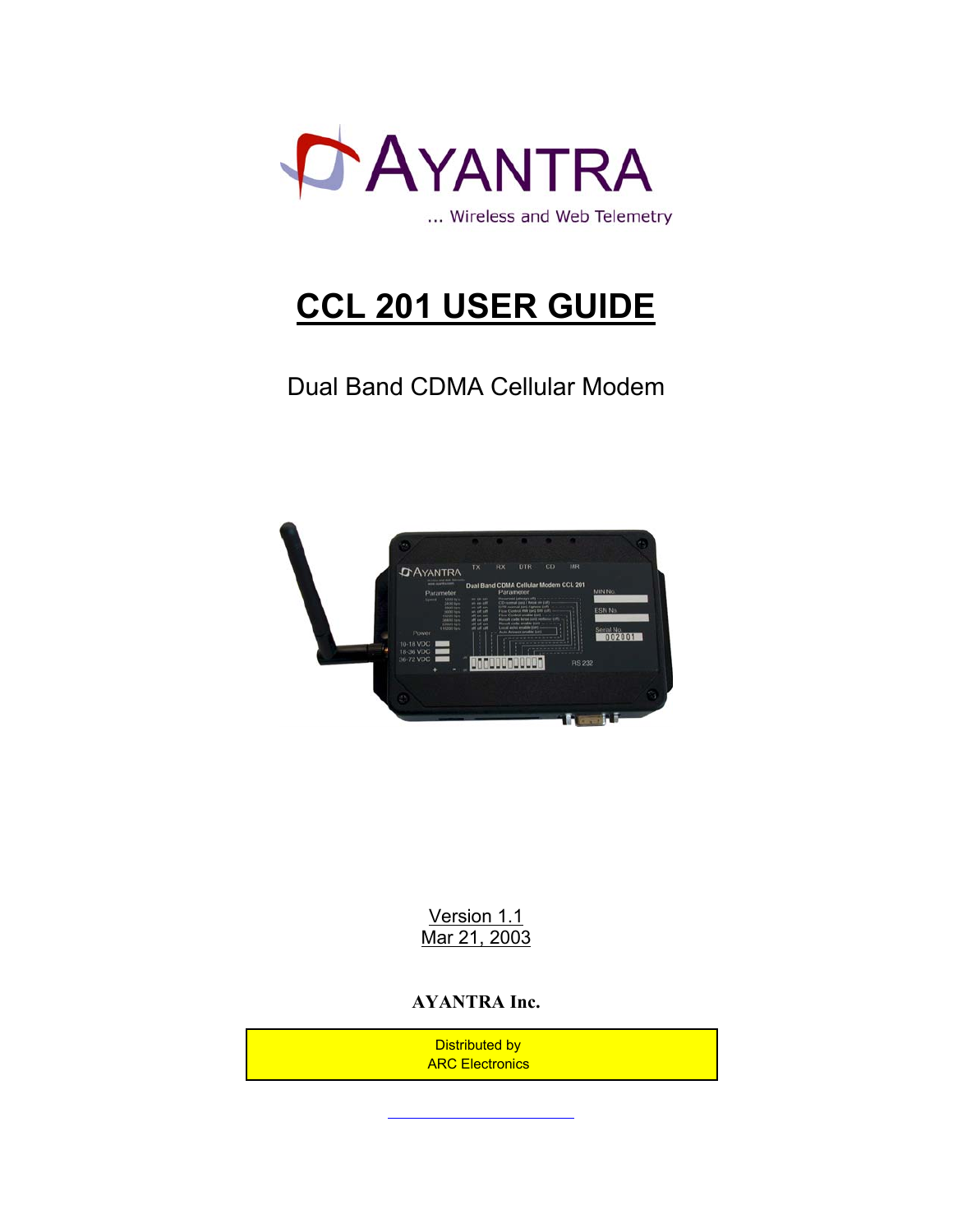| 1.1                  |    |
|----------------------|----|
| 1.2                  |    |
|                      |    |
|                      |    |
|                      |    |
|                      |    |
|                      |    |
|                      |    |
|                      |    |
|                      |    |
| 1.3.8 DCD Indicator. |    |
| $\mathcal{P}$        |    |
|                      |    |
|                      |    |
|                      |    |
|                      |    |
|                      |    |
|                      |    |
|                      |    |
|                      | 13 |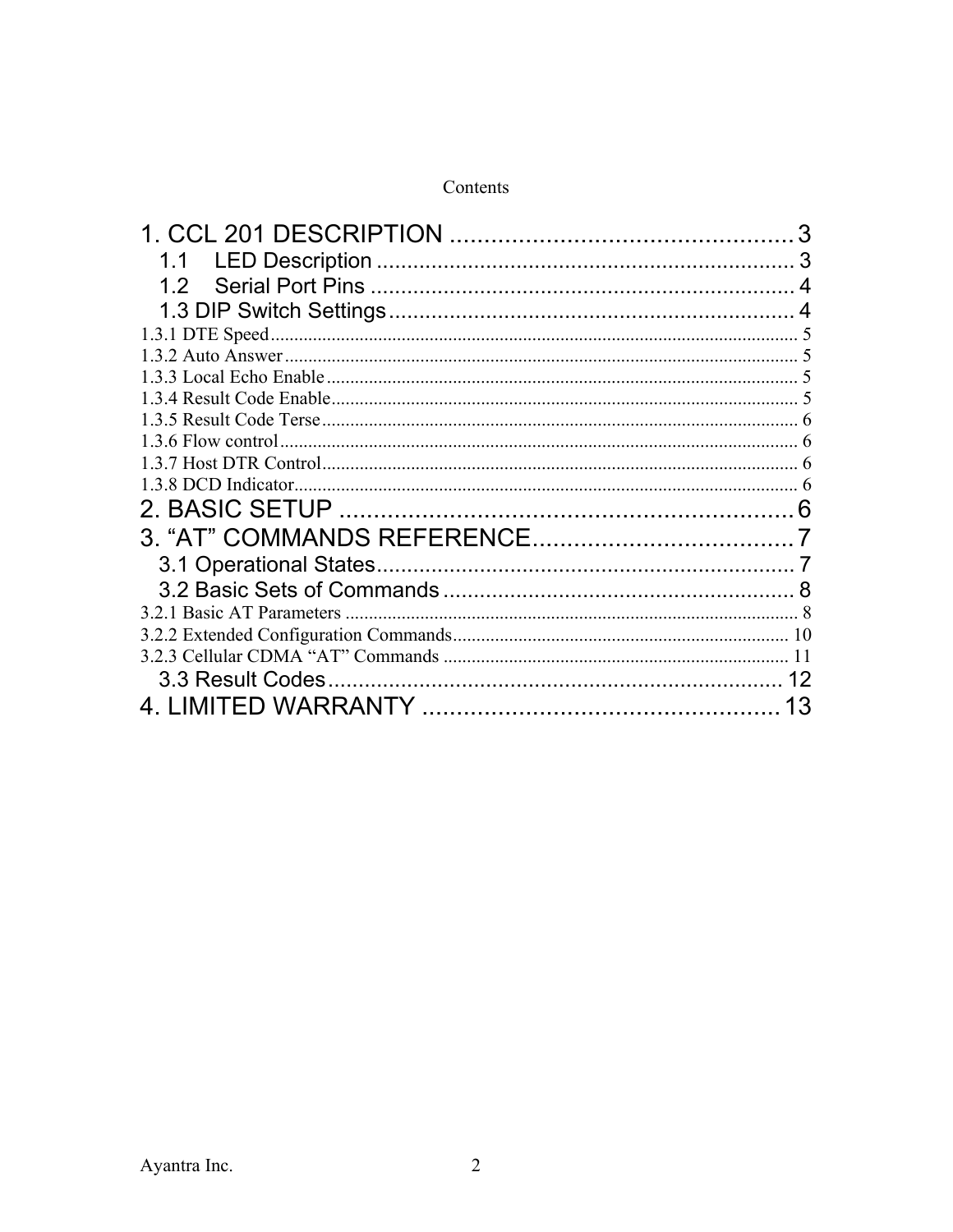# **1. CCL 201 DESCRIPTION**

The CCL 201, Dual Band (800 and 1900 MHz) CDMA Cellular Modem is an industrial grade digital modem incorporating data compression and error detection techniques for a data throughput of up to 57.6 Kbps.

CCL 201 can be configured without a PC by using the DIP switch located on the front of the unit. Typically no familiarity with "AT" commands is required.

This User Guide explains how to set up and configure the unit.



*Figure 1. CCL 201* 

### **1.1 LED Description**

The unit has five LED indicators that are located on top of the unit (see Figure 1).

| LED name   | <b>Description</b>                                    |
|------------|-------------------------------------------------------|
| TX         | Serial line activity (Transmit Data)                  |
| RX         | Serial line activity (Receive Data)                   |
| <b>DTR</b> | Data Terminal Ready                                   |
| CD         | Carrier Detect indicating that modem connection is ON |
| MR         | Modem Ready                                           |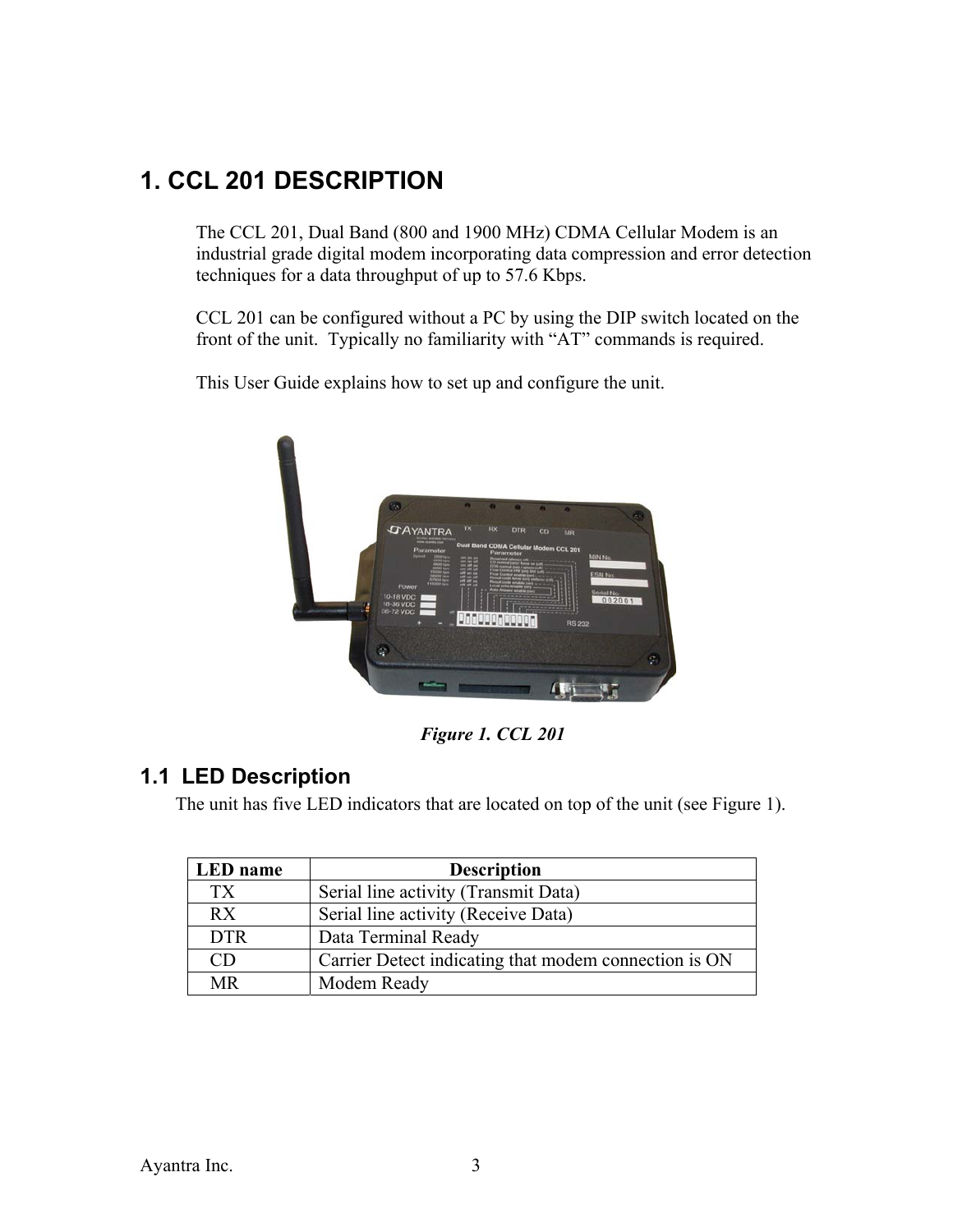### **1.2 Serial Port Pins**

The DB9 serial port conforms to the standard RS232 connection as shown below:



| Pin No. | <b>Signal Name</b> | <b>Description</b>    |
|---------|--------------------|-----------------------|
|         | CD                 | <b>Carrier Detect</b> |
| 2       | RX                 | Receive Data          |
| 3       | <b>TX</b>          | <b>Transmit Data</b>  |
| Δ       | <b>DTR</b>         | Data Terminal         |
|         |                    | Ready                 |
| 5       | <b>GND</b>         | Ground                |
| 6       | <b>DSR</b>         | Data Set Ready        |
|         | <b>RTS</b>         | Request To Send       |
| 8       | <b>CTS</b>         | Clear To Send         |
| Q       | RI                 | Ring Indicator        |

#### *Figure 2. DB9 Female DCE Interface RS-232*

|  | <b>Table 1. Serial Port Pins</b> |
|--|----------------------------------|
|--|----------------------------------|

### **1.3 DIP Switch Settings**

Most commonly used parameters can be set on the CCL 201 by using the DIP switches on the front of the unit (see Figure 3).



*Figure 3. DIP Switches*

Note: The default settings are highlighted in YELLOW.

Ayantra Inc. 4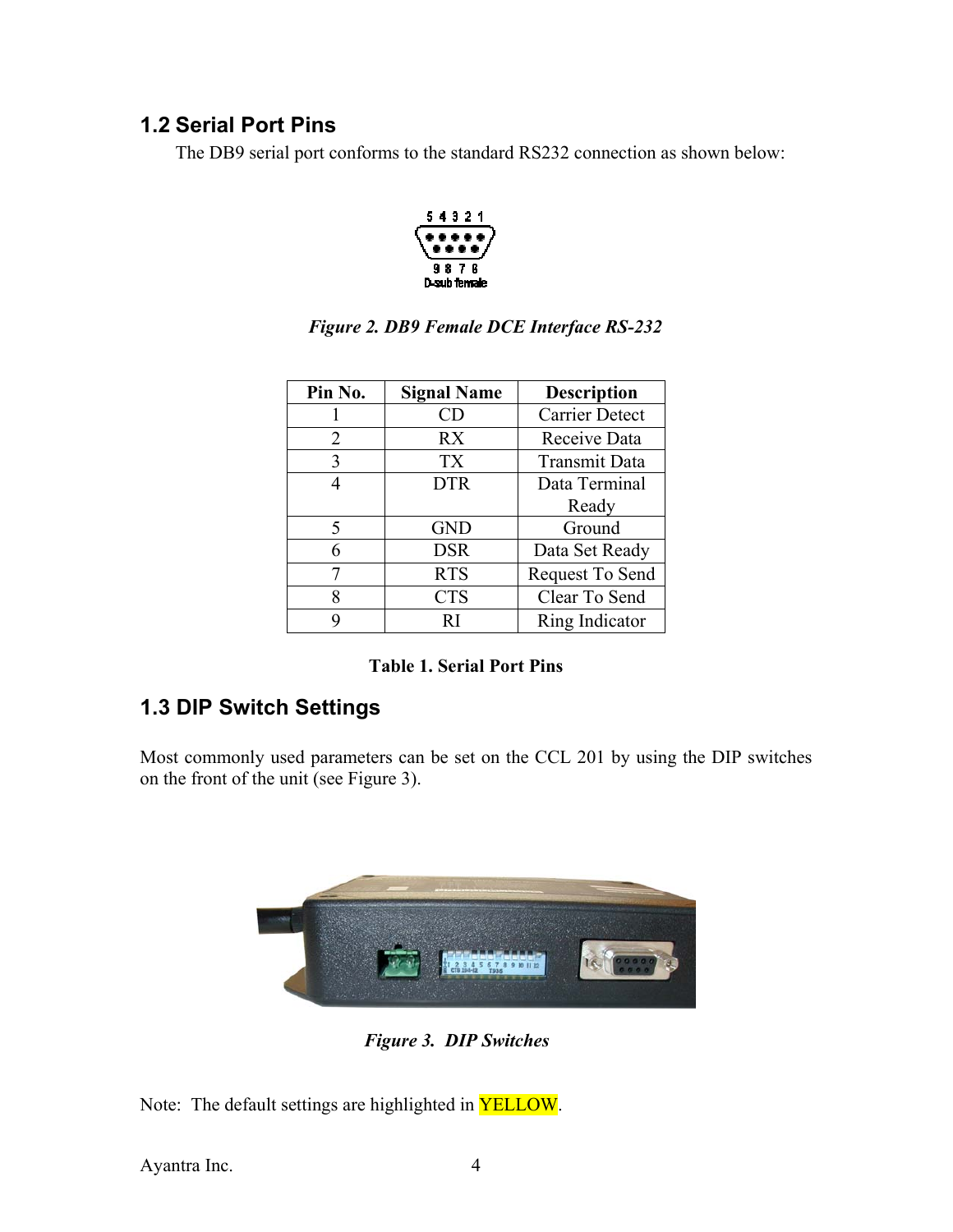#### **1.3.1 DTE Speed**

| Switch 1   | Switch 2   | Switch 3   | Serial Baud rate |
|------------|------------|------------|------------------|
|            |            |            |                  |
| ON         | ON         | ON         | $1200$ bps       |
| ON         | ON         | <b>OFF</b> | 2400 bps         |
| ON         | <b>OFF</b> | ON         | 4800 bps         |
| ON         | <b>OFF</b> | OFF        | 9600 bps         |
| <b>OFF</b> | ON         | ON         | 19200 bps        |
| <b>OFF</b> | ON         | <b>OFF</b> | 38400 bps        |
| <b>OFF</b> | <b>OFF</b> | ON         | 57600 bps        |
| <b>OFF</b> | <b>OFF</b> | <b>OFF</b> | 115200 bps       |

Host Serial Port baud rate settings:

#### **1.3.2 Auto Answer**

|            | Switch 4   Auto Answer                                |
|------------|-------------------------------------------------------|
| ON         | Auto Answer On (Modem will answer incoming ring)      |
| <b>OFF</b> | Auto Answer Off (Modem will not answer incoming ring) |

#### **1.3.3 Local Echo Enable**

Generally local echo is turned ON.

|     | Switch 5   Local Echo Enable                                  |
|-----|---------------------------------------------------------------|
|     | <b>Enable Local Echo (Input commands will be echoed back)</b> |
| OFF | Disable Local Echo ATEO                                       |

### **1.3.4 Result Code Enable**

Result code is enabled for most applications.

| Switch 6 | Result Code Enable                                                |
|----------|-------------------------------------------------------------------|
| ON       | Result code enable (Unit will send back results of actions taken) |
| OFF      | Disable Result code                                               |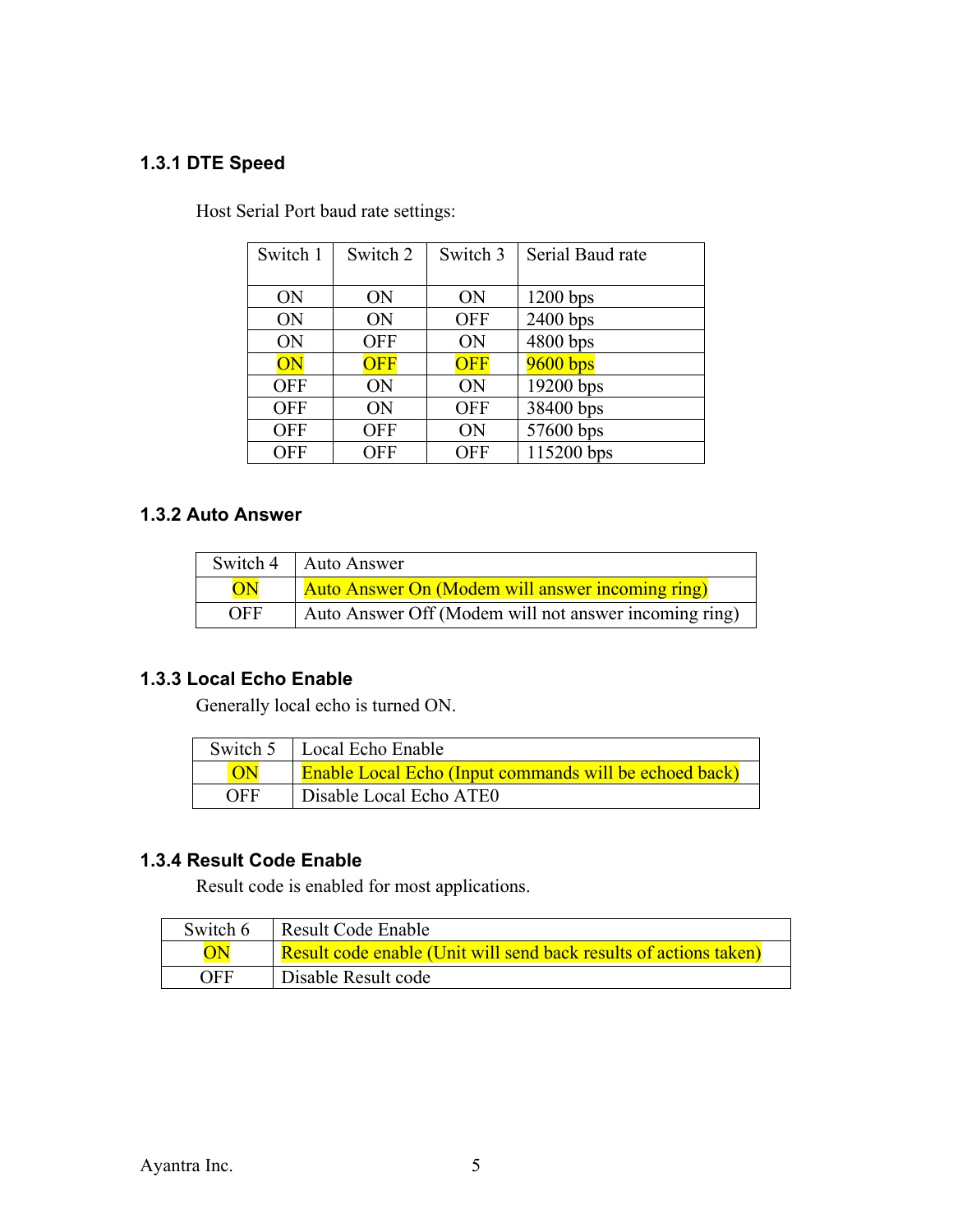#### **1.3.5 Result Code Terse**

|            | Switch 7   Format of the Result Code                |
|------------|-----------------------------------------------------|
| ON         | Unit will return result code in short (terse) form  |
| <b>OFF</b> | Unit will return result code in long (verbose) form |

#### **1.3.6 Flow control**

To set flow control parameters used to coordinate flow of data between the host and modem.

| Switch 8   Switch 9 |     |                              |
|---------------------|-----|------------------------------|
| OFF                 | OFF | No Flow control              |
| OFF                 | ON) | No Flow control              |
| (N)                 | OFF | Software Flow control        |
|                     |     | <b>Hardware Flow control</b> |

#### **1.3.7 Host DTR Control**

|                 | Switch 10   Controls result of DTR changes |
|-----------------|--------------------------------------------|
| $\overline{ON}$ | <b>Host DTR</b> is passed to the Modem     |
| <b>OFF</b>      | Host DTR is ignored                        |

#### **1.3.8 DCD Indicator**

|            | Switch 11   Carrier detect operation     |  |
|------------|------------------------------------------|--|
| ON         | Modem DCD is passed to the HOST (Normal) |  |
| <b>OFF</b> | Carrier detect always ON (Active)        |  |

## **2. BASIC SETUP**

Step 1: Set the DIP switches to the desired configuration (Baud rate, Flow control, etc.) Step 2: Connect the Power cable and power up the unit.

The Modem Ready (MR) LED should rapidly flash indicating that the unit is being configured as per the DIP switches set.

Once the MR LED becomes constantly ON, the unit is ready for operation. This sequence will occur every time on power up and also when the DIP switch settings are changed.

Step 3: Connect the unit to the Serial port of the PC or the instrument.

#### **The unit is now ready for operation.**

Ayantra Inc. 6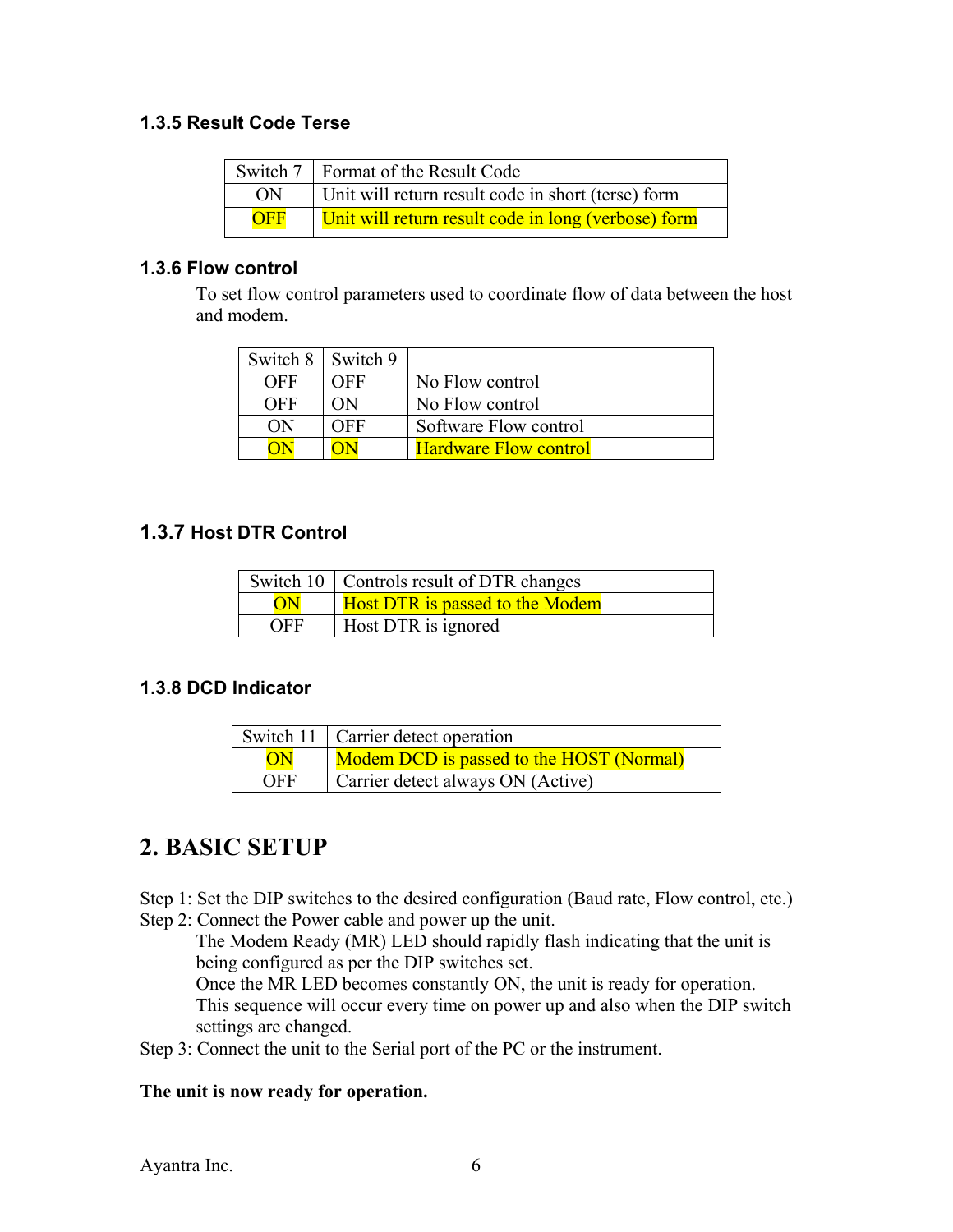# **3. "AT" COMMANDS REFERENCE**

CCL 201Cellular Modem functions are controlled using "AT" commands that are associated with landline modems.

Values set by "AT" commands are retained till power down.

### *3.1 Operational States*

Similar to landline modems, CCL 201 has two operational states:

- $\triangleright$  Command state on power up and when unit is not communicating with remote modem
- $\triangleright$  Online state when the modem is communicating with a remote unit

On power up, CCL 201 is in the command state. After a successful connection, CCL 201 enters the online mode.

#### **Command Line Syntax**

A command line is a string of characters sent from DTE (host e.g. PC) to the modem (DCE) while the modem is in command state. A command line has a prefix, a body, and a terminator. Each command line (with the exception of the A/ command) must begin with the character "AT" and must be terminated by a carriage return.

The default terminator is the ASCII Carriage Return (CR) character (decimal 13). However it can be changed by changed by the S3 command (see the S-Registers Table 3). Spaces are ignored but may be included between commands, if desired.

The basic and S-register commands may follow each other on the command line without any separating delimiters. The extended format commands (those beginning with a  $=$ " character) must be terminated by a "," if they are followed by another command on the same line. A ";" is not required after the last command on the line. Commands may be edited by using the backspace character. The backspace deletes the last character in the command line. The backspace will not delete the "AT" at the beginning of the line.

The A/ command repeats the last command line received by the modem. The A/ is used in place of the AT and is not followed by a carriage return.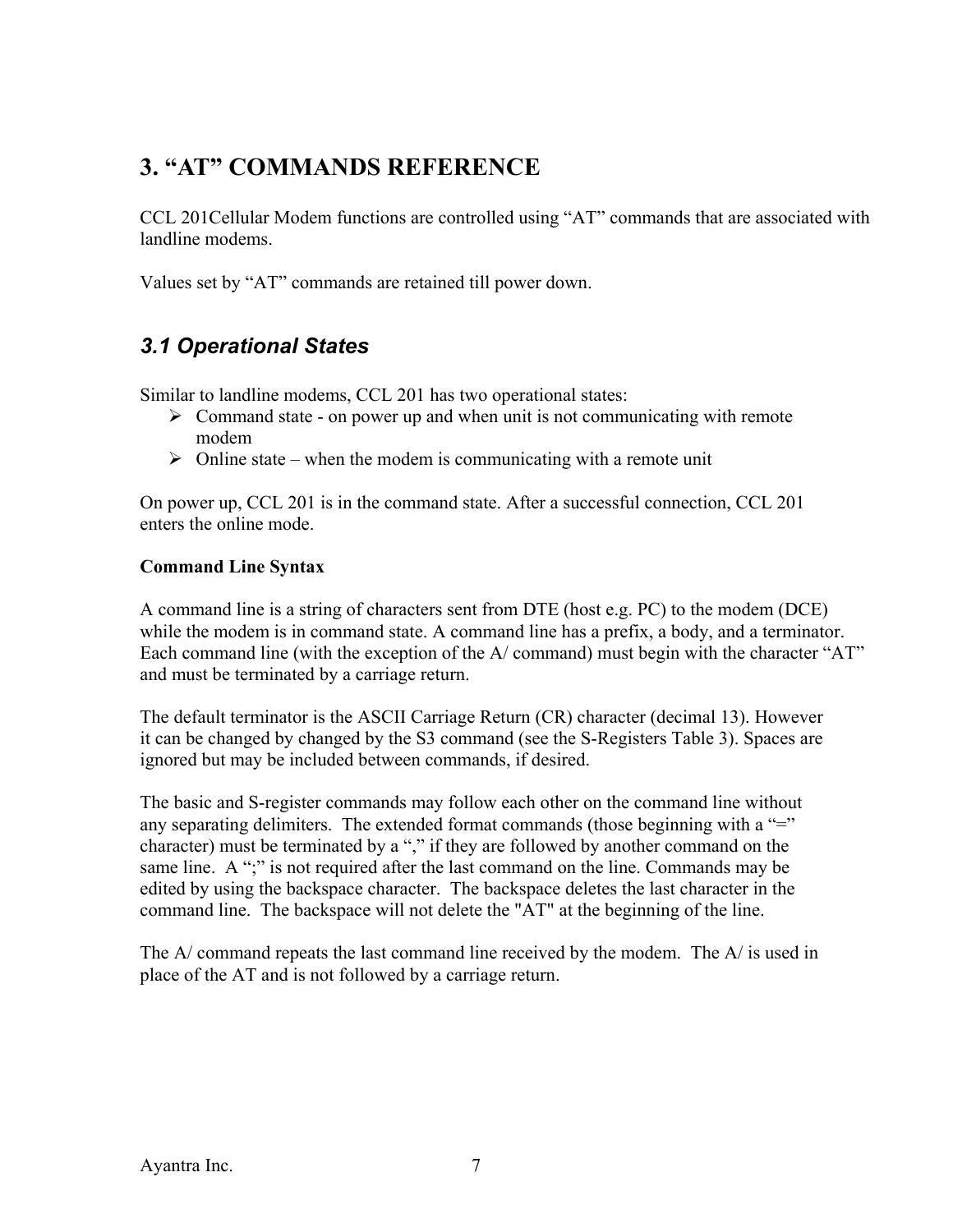### *3.2 Basic Sets of Commands*

**Types of Commands:** For the CCL 201 there are three types of commands:

- 1. Basic AT parameters (including those for setting S-registers)
- 2. Extended Configuration commands
- 3. Cellular CDMA "AT" commands

#### **3.2.1 Basic AT Parameters**

These commands control the basic configuration of the modem. The parameters can only be read back by &V command when in command state. The following Table 2. shows the command format.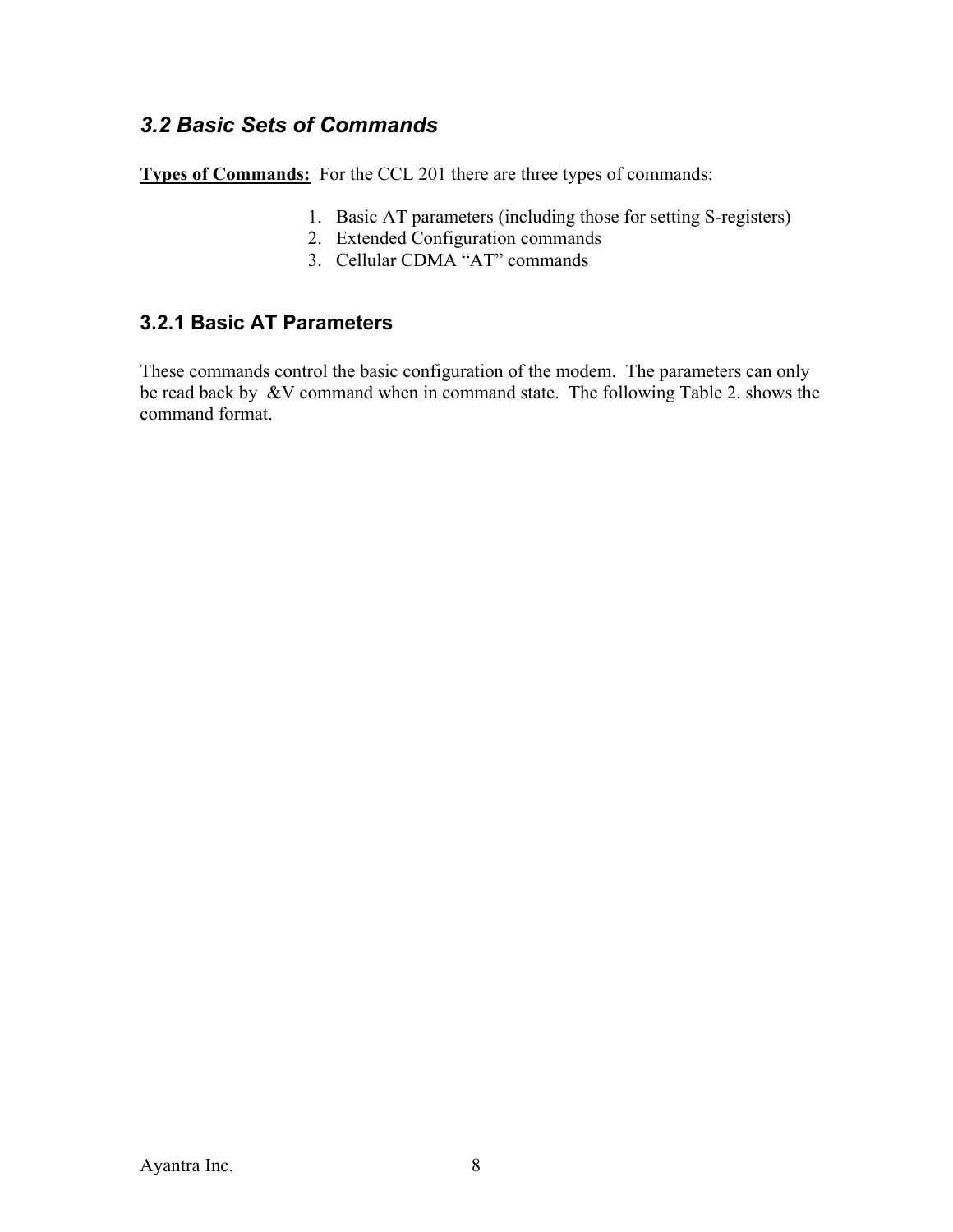| Parameter                                                 | <b>Description</b>                                                                              |  |  |
|-----------------------------------------------------------|-------------------------------------------------------------------------------------------------|--|--|
| A                                                         | Go off hook. Answer any incoming call                                                           |  |  |
| D <dial string=""> <math>\langle CR \rangle</math></dial> | The dial string may contain the following characters:<br>Digits 0 to 9, $^*, \#$ , A,B,C, and D |  |  |
|                                                           | The dial string may contain the following dial modifiers:                                       |  |  |
|                                                           | Tone dialing<br>T                                                                               |  |  |
|                                                           | Pause during dialing                                                                            |  |  |
|                                                           | After dialing, the modem remains in command<br>state                                            |  |  |
| H <sub>0</sub>                                            | Disconnect and return to command state                                                          |  |  |
| O <sub>0</sub>                                            | Return to online data state from command state                                                  |  |  |
| E <sub>0</sub>                                            | Do not echo commands when in command state                                                      |  |  |
| E1                                                        | Echo commands when in command state                                                             |  |  |
| Q <sub>0</sub>                                            | Returns result codes. This is the normal mode.                                                  |  |  |
| Q1                                                        | Do not return result codes. Called quite mode.                                                  |  |  |
| V <sub>0</sub>                                            | Display result codes as numbers. Called terse mode.                                             |  |  |
| V <sub>1</sub>                                            | Display result codes as words. Called verbose mode.                                             |  |  |
| &C0                                                       | Carrier detect always ON                                                                        |  |  |
| &C1                                                       | Carrier detect ON when modem is connected and OFF when connect<br>is lost                       |  |  |
| ⅅ                                                         | Ignore DTR                                                                                      |  |  |
| &D2                                                       | Enter command state following On to Off transition of DTR                                       |  |  |
| &V                                                        | Display configuration parameters                                                                |  |  |

### **Table 2. Basic AT Parameters**

### **S-Registers**

| <b>Register</b>       | Value    | <b>Description</b>                                         |  |
|-----------------------|----------|------------------------------------------------------------|--|
|                       |          | Disable automatic answering                                |  |
| S <sub>0</sub><br>(1) |          | Enable automatic answering on ring detect.                 |  |
|                       |          |                                                            |  |
| S <sub>7</sub>        | 1 to 255 | Number of seconds to establish end-to-end data connection. |  |
|                       |          | The default is 50 seconds.                                 |  |
| S <sub>8</sub>        | 0 to 255 | Number of seconds to pause when "", is encountered in      |  |
|                       |          | dial string. Default value is two seconds.                 |  |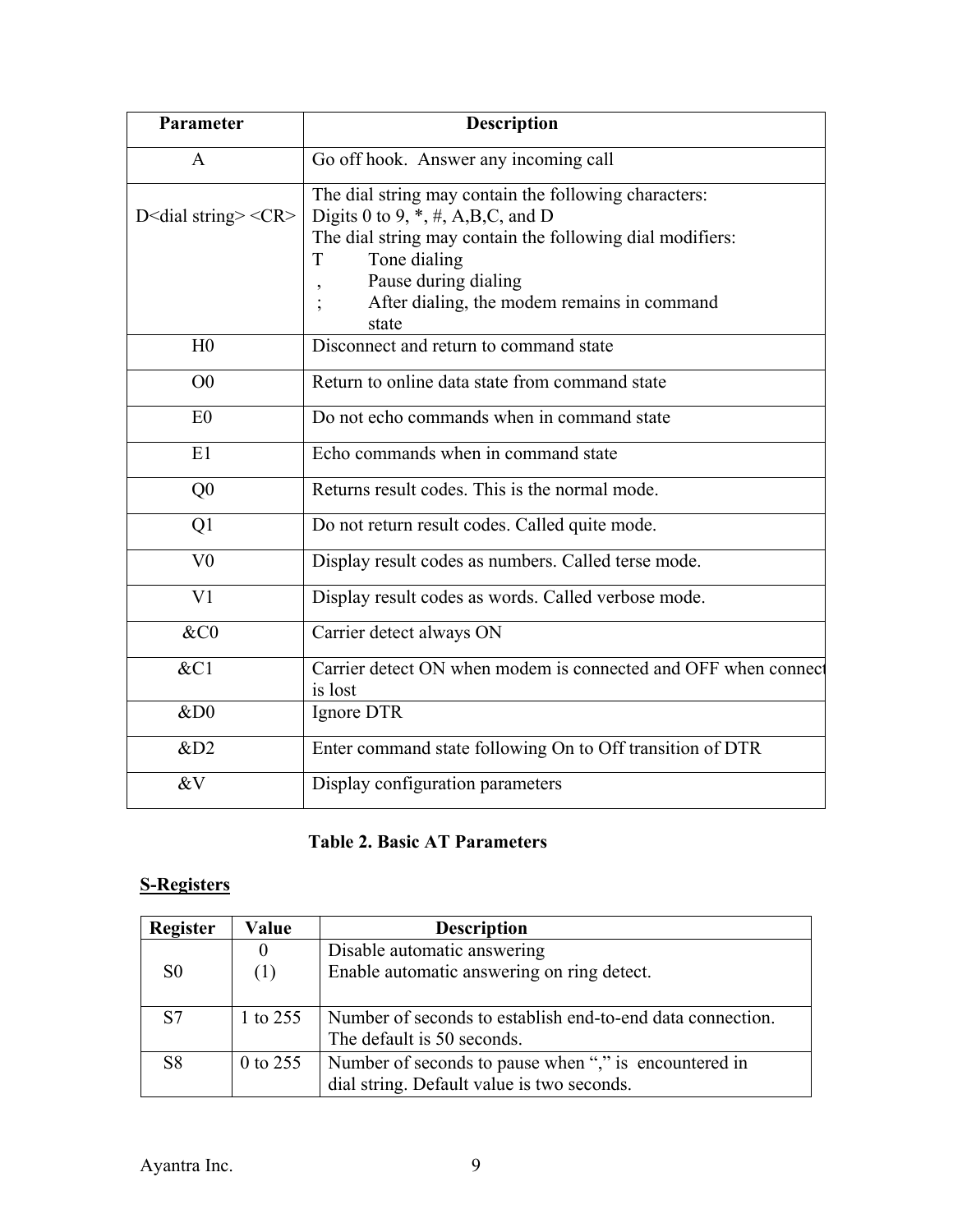| S10 | 1 to 254   Time to detect loss of carrier. Default value of 14 indicates |
|-----|--------------------------------------------------------------------------|
|     | $\vert$ 1.4 seconds.                                                     |

#### **Table 3. S-Registers**

NOTE: S-register values are not saved upon power down.

# **3.2.2 Extended Configuration Commands**

| Command | <b>Description</b>                                                                                                                                          |
|---------|-------------------------------------------------------------------------------------------------------------------------------------------------------------|
| $+GMI$  | This command causes the modem to transmit one or more lines of information<br>text, determined by the manufacturer, which is intended to permit the user of |
|         | the modem to identify the manufacturer. Typically, the text will consist of a<br>single line containing the name of the manufacturer, but manufacturers may |
|         | choose to provide more information if desired (e.g., address, telemodem                                                                                     |
|         | number for customer service, etc.)                                                                                                                          |
| $+GMM$  | This command causes the modem to transmit one or more lines of information                                                                                  |
|         | text, determined by the manufacturer, which is intended to permit the user of                                                                               |
|         | the modem to identify the specific model of the device. Typically, the text will                                                                            |
|         | consist of a single line containing the name of the product, bug manufacturers                                                                              |
|         | may choose to provide any information desired                                                                                                               |
| $+GSN$  | This command causes the modem to transmit one or more lines of information                                                                                  |
|         | text, determined by the manufacturer, which is intended to permit the user of                                                                               |
|         | the modem to identify the individual device. Typically, the text will consist                                                                               |
|         | of a single line containing a manufacturer determined alpha-numeric string,                                                                                 |
|         | but manufacturers may choose to provide any information desired                                                                                             |
| $+IFC$  | Local Flow Control. This extended-format compound parameter is used                                                                                         |
|         | to control the operation of local flow control between the host terminal and                                                                                |
|         | modem                                                                                                                                                       |
| $+IPR$  | Fixed data rate. This numeric extended-format parameter specifies the data                                                                                  |
|         | rate at which the modem will accept commands, in addition to 1200 bit/s or                                                                                  |
|         | 9600 bit/s (as required in EIA/TIA-602). It may be used to select operation                                                                                 |
|         | at a rate at which the modem is not capable of automatically detecting the data                                                                             |
|         | rate being used by the host terminal                                                                                                                        |

# **Table 4. Extended Configuration Commands**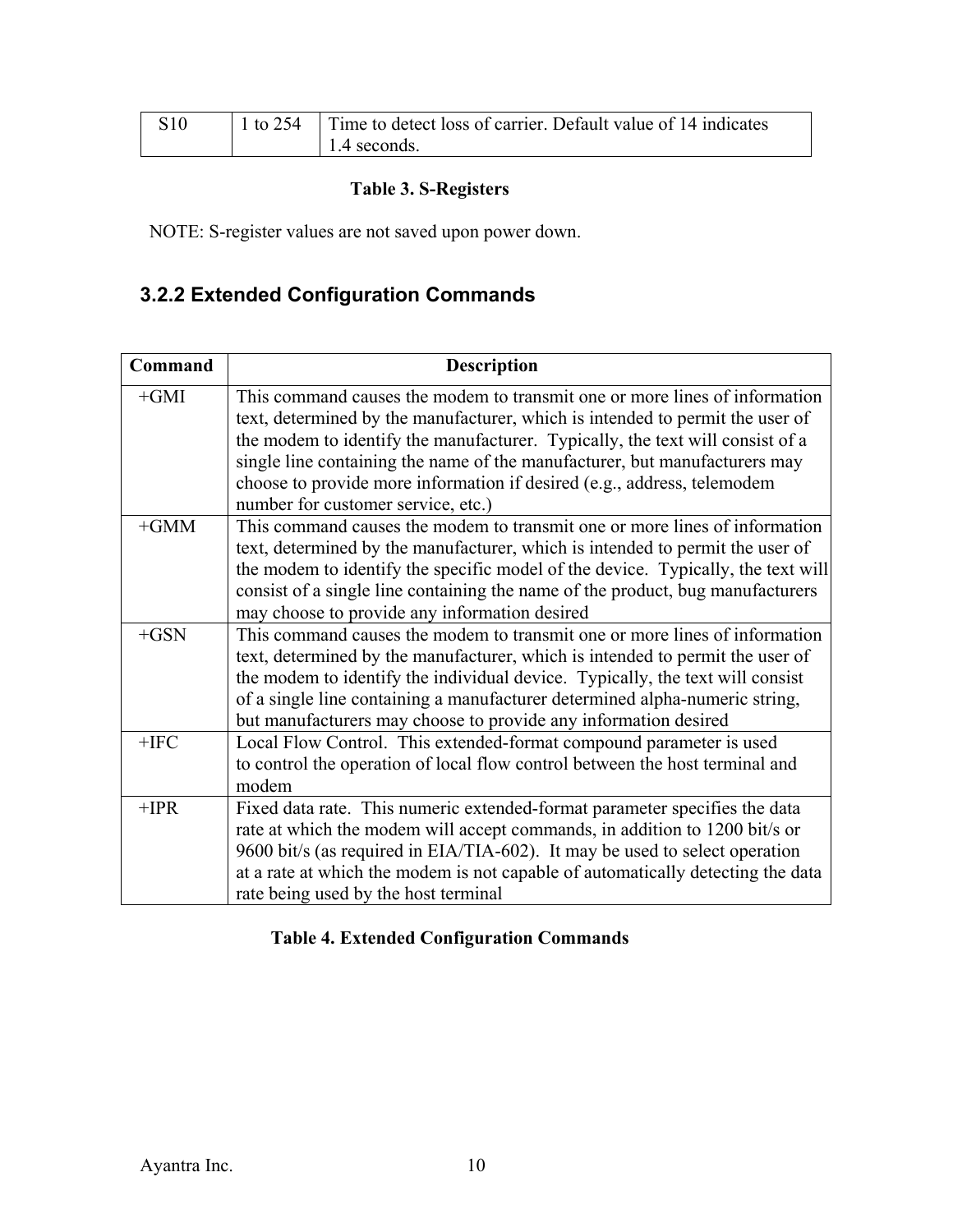# **3.2.3 Cellular CDMA "AT" Commands**

| $+{\rm CXT}$ = <value></value> | Cellular Extension command                                              |  |  |  |
|--------------------------------|-------------------------------------------------------------------------|--|--|--|
|                                | 0: Do not pass unrecognized commands to the IWF (Inter Working          |  |  |  |
|                                | Function)                                                               |  |  |  |
|                                | 1: When detecting an unrecognized AT command, open transport layer      |  |  |  |
|                                | connection and pass unrecognized command to the IWF                     |  |  |  |
| $+CAD?$                        | Query Analog or Digital Service                                         |  |  |  |
|                                | 0 if no service is available                                            |  |  |  |
|                                | 1 if CDMA Digital Service available                                     |  |  |  |
|                                | 2 if TDMA Digital service available                                     |  |  |  |
|                                | 3 if Analog service is available                                        |  |  |  |
|                                | (values 4-255 reserved)                                                 |  |  |  |
| $+CSS?$                        | Serving System                                                          |  |  |  |
|                                | Returns $\langle AB \rangle$ , $\langle SID \rangle$                    |  |  |  |
|                                | $AB$ :                                                                  |  |  |  |
|                                | A The mobile station is registered with an A-band system                |  |  |  |
|                                | B The mobile station is registered with a B-band system                 |  |  |  |
|                                | Z The mobile station is not registered                                  |  |  |  |
|                                |                                                                         |  |  |  |
|                                | SID: System ID                                                          |  |  |  |
|                                | 0-16383 The mobile station is registered with the system indicated      |  |  |  |
|                                | 99999 The mobile station is not registered                              |  |  |  |
| $+CSQ?$                        | Query Received Signal Quality                                           |  |  |  |
|                                | Returns the Signal Quality Measure <sqm> and the Frame Error Rate</sqm> |  |  |  |
|                                | $\leq$ FER $>$ as follows:                                              |  |  |  |
|                                | Signal Quality Measure <sqm></sqm>                                      |  |  |  |
|                                | 0-31 Signal Quality Measurement                                         |  |  |  |
|                                | 99 SQM is not known or is not detectable                                |  |  |  |
|                                | All other values are reserved                                           |  |  |  |
|                                |                                                                         |  |  |  |
|                                | Frame Error Rate <fer></fer>                                            |  |  |  |
|                                | $0: \le 0.01\%$                                                         |  |  |  |
|                                | 1: 0.01% to less than $0.1\%$                                           |  |  |  |
|                                | 2: 0.1% to less than $0.5\%$                                            |  |  |  |
|                                | 3: $0.5\%$ to less than 1.0%                                            |  |  |  |
|                                | 4: $1.0\%$ to less than 2.0%                                            |  |  |  |
|                                | 5: 2.0% to less than $4.0\%$                                            |  |  |  |
|                                | 6: 4.0% to less than $8.0\%$                                            |  |  |  |
|                                | $7: \geq 8.0\%$                                                         |  |  |  |

 **Table 5. CDMA "AT" Commands**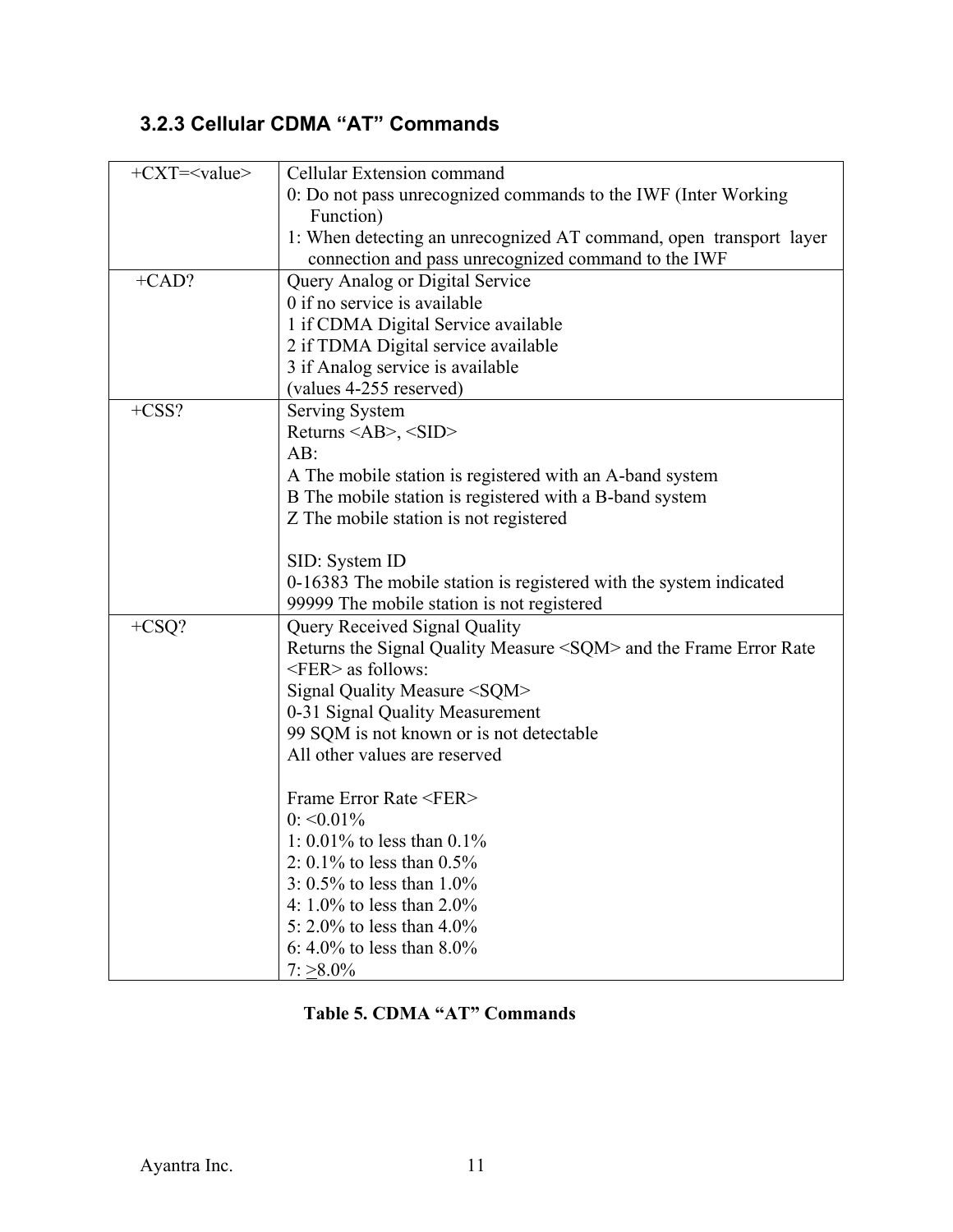### *3.3 Result Codes*

When in the command mode, nine possible result codes may be returned. The digit code (terse) is returned when the verbose mode is OFF; the word code (verbose) is returned when the verbose mode is ON. See the 'V' command in the Basic AT Parameters Table 2.

| <b>Digit</b>   | <b>Verbose</b>         | <b>Description</b>                                 |
|----------------|------------------------|----------------------------------------------------|
|                | OK.                    | Command executed without errors                    |
|                | <b>CONNECT</b>         | Connected to remote modem                          |
| $\overline{2}$ | <b>RING</b>            | Incoming Call                                      |
| 3              | NO<br><b>CARRIER</b>   | Carrier from remote modem lost or never<br>present |
| 4              | <b>ERROR</b>           | Error in the command line                          |
| 6              | NO.<br><b>DIALTONE</b> | No dial tone detected within time out period       |
| 7              | <b>BUSY</b>            | Busy signal detected                               |
| 8              | NO                     | Five seconds of silence not detected after ring    |
|                | <b>ANSWER</b>          | back when $(a)$ dial modifier is used              |

 **Table 6. Result Codes**